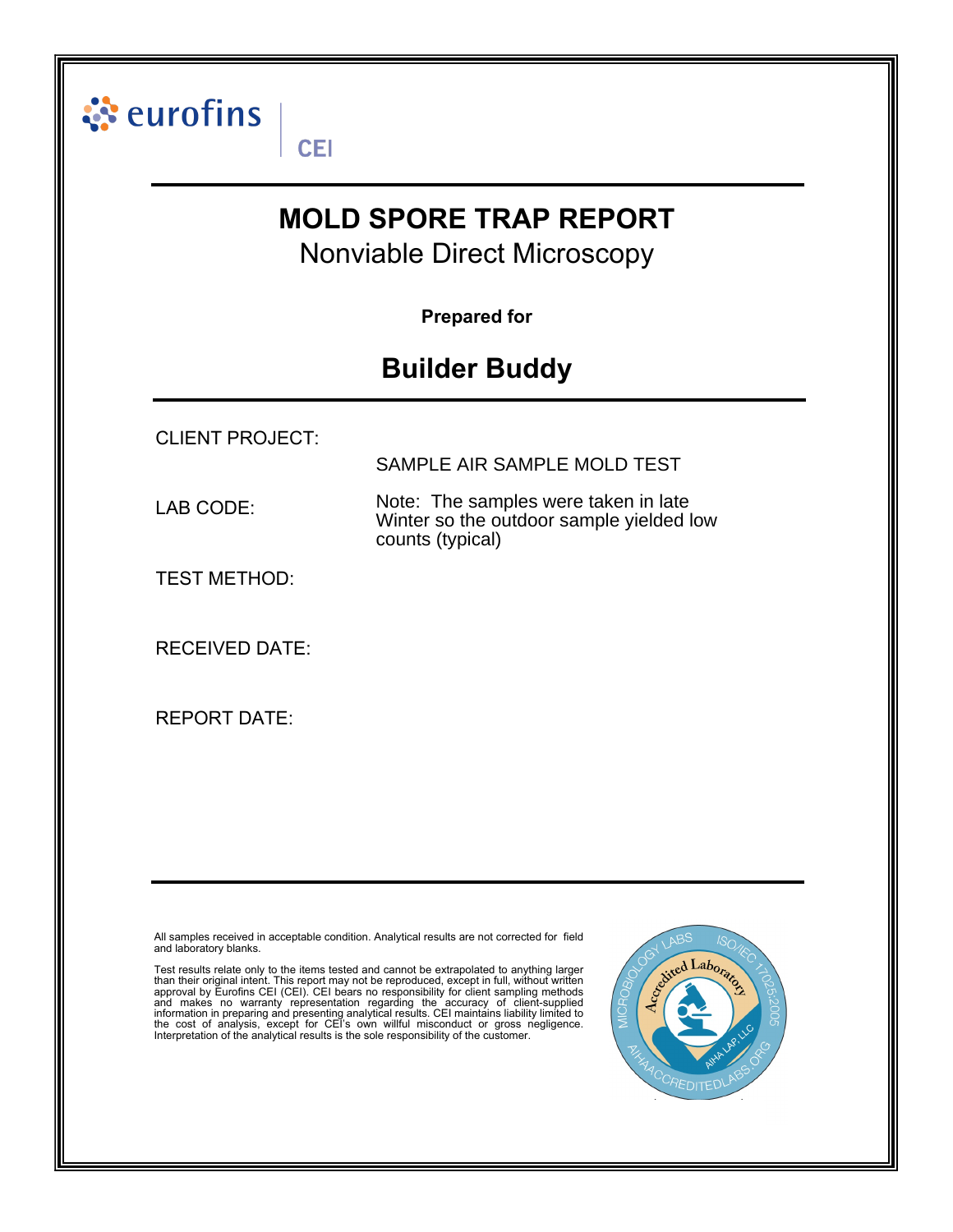ं eurofins

# MOLD SPORE TRAP REPORT: NONVIABLE DIRECT MICROSCOPY

**CLIENT Builder Buddy** 

Asheville, NC 28806

Lab Code: Date Received: Date Analyzed: Date Reported:

**PROJECT:** 

**CEI** 

|                           | <b>Client ID</b>                                | 2790 5864       |                  |                              |                        | 2790 5799                |               |                              |                 |               |                  |                              |                 |
|---------------------------|-------------------------------------------------|-----------------|------------------|------------------------------|------------------------|--------------------------|---------------|------------------------------|-----------------|---------------|------------------|------------------------------|-----------------|
| Lab ID<br>Location        |                                                 |                 |                  |                              |                        |                          |               |                              |                 |               |                  |                              |                 |
|                           |                                                 | Outdoor         |                  |                              |                        | <b>Finished Basement</b> |               |                              |                 |               |                  |                              |                 |
|                           |                                                 |                 |                  |                              |                        |                          |               |                              |                 |               |                  |                              |                 |
|                           |                                                 |                 |                  |                              |                        |                          |               |                              |                 |               |                  |                              |                 |
| Volume (L)                |                                                 | 75              |                  |                              |                        | 75                       |               |                              |                 |               |                  |                              |                 |
| <b>IDENTIFICATION</b>     |                                                 | Raw<br>Counts   | $\%$<br>Analyzed | Spores<br>per m <sup>3</sup> | $%$ of<br><b>Total</b> | Raw<br>Counts            | %<br>Analyzed | Spores<br>per m <sup>3</sup> | $%$ of<br>Total | Raw<br>Counts | $\%$<br>Analyzed | Spores<br>per m <sup>3</sup> | $%$ of<br>Total |
|                           | Alternaria                                      |                 |                  |                              |                        |                          |               |                              |                 |               |                  |                              |                 |
|                           | <b>Arthrinium</b>                               |                 |                  |                              |                        |                          |               |                              |                 |               |                  |                              |                 |
|                           | Ascospores                                      |                 |                  |                              |                        |                          |               |                              |                 |               |                  |                              |                 |
|                           | <b>Basidiospores</b>                            |                 |                  |                              |                        | $\sqrt{5}$               | 100           | 67                           | 8               |               |                  |                              |                 |
|                           | Bipolaris/Drechslera                            |                 |                  |                              |                        |                          |               |                              |                 |               |                  |                              |                 |
|                           | Cercospora                                      |                 |                  |                              |                        |                          |               |                              |                 |               |                  |                              |                 |
|                           | Curvularia                                      |                 |                  |                              |                        |                          |               |                              |                 |               |                  |                              |                 |
|                           | Epicoccum                                       |                 |                  |                              |                        |                          |               |                              |                 |               |                  |                              |                 |
| Predominantly Outdoor     | Helicomyces*                                    |                 |                  |                              |                        |                          |               |                              |                 |               |                  |                              |                 |
|                           | Nigrospora                                      |                 |                  |                              |                        |                          |               |                              |                 |               |                  |                              |                 |
|                           | Oidium/Peronospora                              |                 |                  |                              |                        |                          |               |                              |                 |               |                  |                              |                 |
|                           | Periconia/Smuts**                               |                 |                  |                              |                        |                          |               |                              |                 |               |                  |                              |                 |
|                           | Pithomyces                                      |                 |                  |                              |                        |                          |               |                              |                 |               |                  |                              |                 |
|                           | <b>Rusts</b>                                    |                 |                  |                              |                        |                          |               |                              |                 |               |                  |                              |                 |
|                           | Spegazzinia                                     |                 |                  |                              |                        |                          |               |                              |                 |               |                  |                              |                 |
|                           | Stemphylium                                     |                 |                  |                              |                        |                          |               |                              |                 |               |                  |                              |                 |
|                           | Tetraploa                                       |                 |                  |                              |                        |                          |               |                              |                 |               |                  |                              |                 |
|                           | Torula                                          |                 |                  |                              |                        |                          |               |                              |                 |               |                  |                              |                 |
|                           | Unspecified spores                              |                 |                  |                              |                        |                          |               |                              |                 |               |                  |                              |                 |
|                           | Aspergillus/Penicillium                         |                 |                  |                              |                        | 60                       | 100           | 800                          | 92              |               |                  |                              |                 |
| Indoor/<br>Outdoor        | Cladosporium                                    |                 |                  |                              |                        |                          |               |                              |                 |               |                  |                              |                 |
|                           | Fusarium                                        |                 |                  |                              |                        |                          |               |                              |                 |               |                  |                              |                 |
|                           | Chaetomium                                      |                 |                  |                              |                        |                          |               |                              |                 |               |                  |                              |                 |
|                           | <b>Stachybotrys</b>                             |                 |                  |                              |                        |                          |               |                              |                 |               |                  |                              |                 |
| <b>Water</b><br>Indicator | <b>Trichoderma</b>                              |                 |                  |                              |                        |                          |               |                              |                 |               |                  |                              |                 |
|                           | <b>Ulocladium</b>                               |                 |                  |                              |                        |                          |               |                              |                 |               |                  |                              |                 |
| <b>Total</b>              |                                                 | <b>ND</b>       |                  | < 13                         | N/A                    | 65                       |               | 870                          | 100%            |               |                  |                              |                 |
|                           | <b>Background Debris</b>                        | $\mathbf{1}$    |                  |                              |                        | $\sqrt{2}$               |               |                              |                 |               |                  |                              |                 |
| <b>Pollen Count</b>       |                                                 | $\overline{1}$  |                  |                              |                        |                          |               |                              |                 |               |                  |                              |                 |
|                           | <b>Mycelial Fragments</b>                       |                 |                  |                              |                        | $\mathbf{1}$             |               |                              |                 |               |                  |                              |                 |
|                           | Analytical Sensitivity (Spores/m <sup>3</sup> ) | $\overline{13}$ |                  |                              |                        | $\overline{13}$          |               |                              |                 |               |                  |                              |                 |
|                           |                                                 |                 |                  |                              |                        |                          |               |                              |                 |               |                  |                              |                 |

\* Heliocomyces includes Helicosporium; \*\* Periconia/Smuts includes Myxomycetes

Spores per  $m^3$  (final counts) reported to 2 significant figures

Spores of Aspergillus, Penicillium, and others are small with few distinguishing features and therefore can not be differentiated. If % analyzed is <100%, spores per  $m^3$  is based on extrapolation and not actual count.

Information provided by customer includes customer sample ID, location, volume and area as well as date and time of sampling.

**ANALYST:** 

#### **REVIEWED BY:**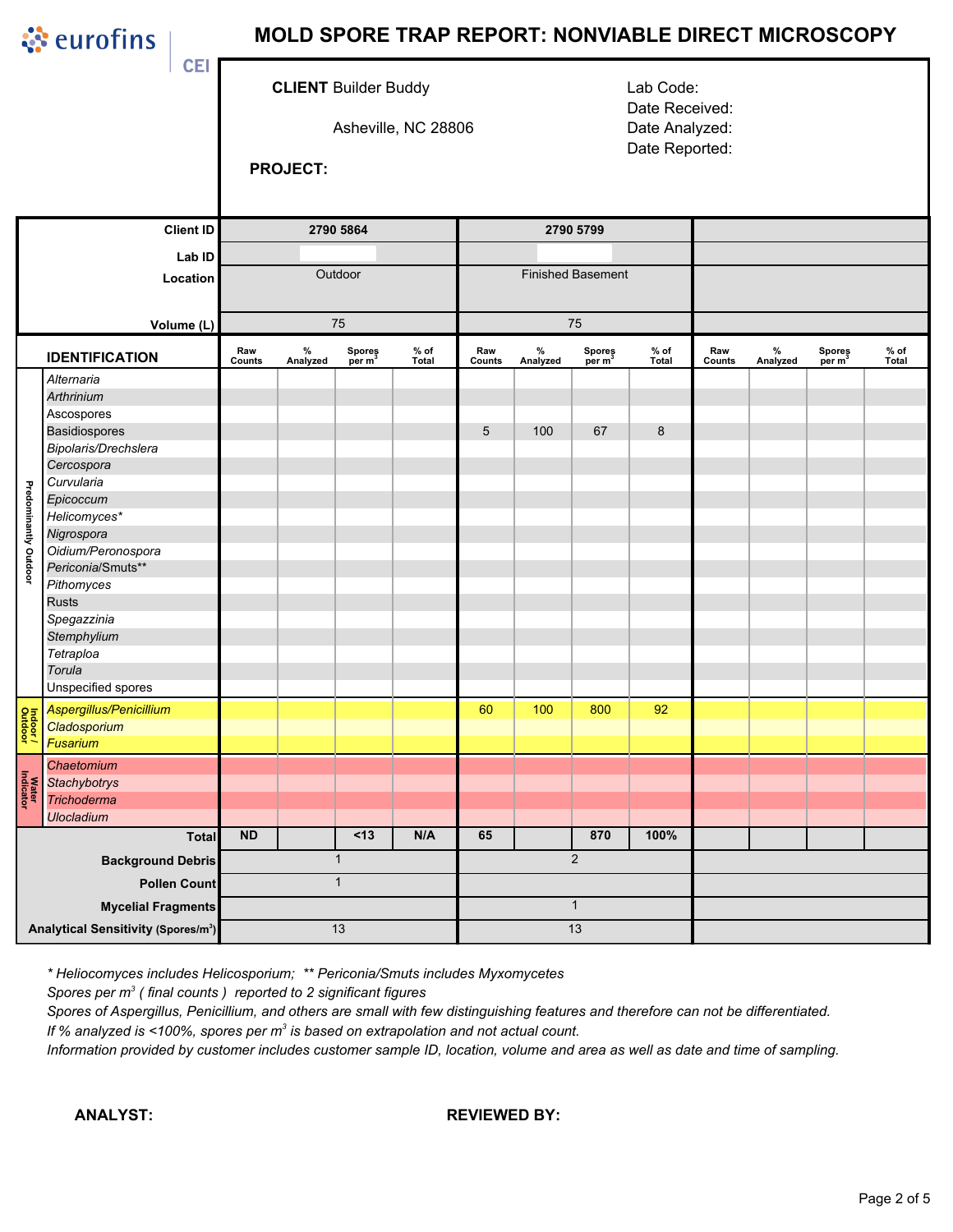

**CEI** 

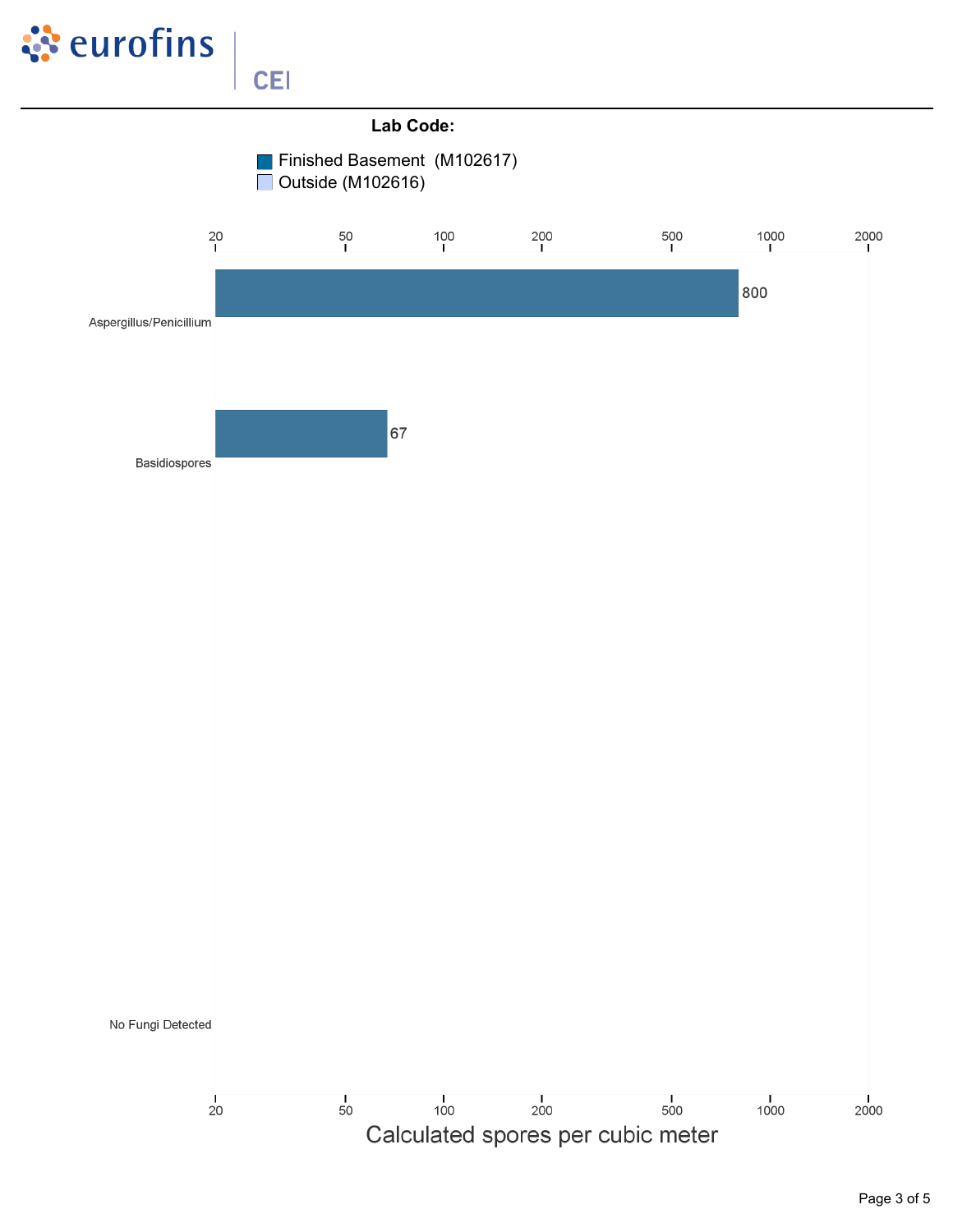

**CEI** 

## **SPORE CLASSIFICATION:**

For purposes of this report, identified mold spores are classified into three general categories depending on environmental conditions the spore is most commonly associated with:

- 1) PREDOMINANTLY OUTDOOR: Most commonly found growing outdoors and are not usually associated with indoor mold sources.
- 2) INDOOR / OUTDOOR: Commonly grow in both indoor and outdoor environments.
- 3) WATER INDICATOR: Most commonly associated with indoor mold growth in buildings with long-term water intrusion issues.

**PREDOMINANTLY OUTDOOR** 

**INDOOR / OUTDOOR** 



### **BACKGROUND DEBRIS:**

Background debris is the amount of non-biological particulates present in the trace including dust, fibers, skin scales, dust mites, and insect parts. A debris rating is assigned each trace from 0 (lowest) to 5 (highest). A higher debris rating means samples are more difficult to analyze, and spores, especially smaller spores like Aspergillus / Penicilium, may be obscured. Counts with debris ratings of 4 or 5 should be regarded as minimal counts with actual counts assumed to be significantly higher. A further explanation of the debris rating is listed below:

- 0 None Detected. No debris observed.
- 1 Trace. Field of view obscured < 5%. Counts unaffected.
- 2 Light. Field of view obscured 5% to 25%. Counts slightly affected.
- 3 Moderate. Field of view obscured 25% to 75% . Actual counts may be higher than reported counts.
- 4- Heavy. Field of view obscured 75% to 90%. Actual counts may be significantly higher than reported counts.
- 5 Very Heavy. Field of view obscured > 90% . Actual counts may be significantly higher than reported counts. Resampling may be necessary.

## **DEFINITION OF TERMS:**

Analytical Sensitivity: Spore per cubic meter (concentration) divided by raw count.

**Limit of Detection: One Spore** 

Mycelial Fragments: Mycelial fragments are broken pieces of fungal hyphae and constitute the vegetative structure of the fungus.

Pollen Count: Pollen grains (Pollen) are the male reproductive structures of Angiosperm plants. These are counted only as pollen and not classified to Genus level.

Raw Counts: The number of spores counted by the analyst.

% Analyzed: The amount of the trace that was analyzed for each individual spore type. If large amounts of any spore type(s) exist, counts may be extrapolated.

% of Total: Percentage of the sample that is made up of each spore type.

### **INDOOR AND OUTDOOR COMPARISONS:**

There are no current Federal standards regarding permissible levels of airborne fungi that may be present in buildings. Mold spores are ubiquitous to our planet and it is expected that some spores will be present in normal indoor environments. A general quideline that is widely accepted in the industrial hygiene industry is that the types and numbers of mold spores present in the indoor environment should be similar to those present in the outdoor environment. If inside spore counts are significantly higher than outside counts this may indicate a potential mold problem. The comparison of outdoor and indoor spore types and concentrations is a useful tool in assessing abnormal mold contamination; however, it should not be the sole determining factor in evaluating health risks and remediation strategies.